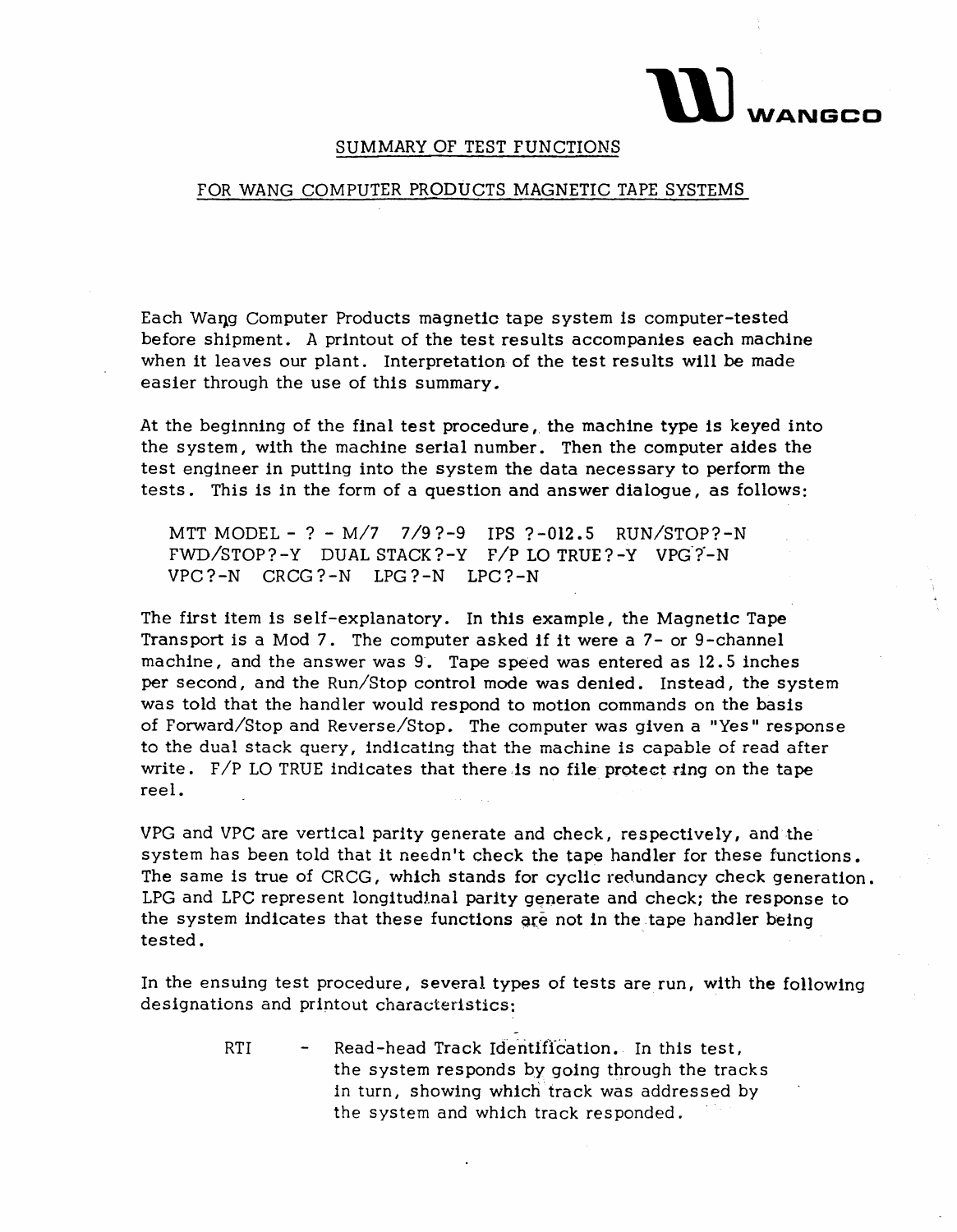- SPEED The tape speeds in forward, reverse and rewind are checked to two decimal places, and the results are shown in the printout.
- WTI Write head Track Identification. This is similar to the read head test, and again the system addresses the tracks in turn, checking the results for proper response from the tape system.
- IRG Inter-record Gap. This test checks the length of the inter-record gap written by the system to be sure it does not exceed specified limits, nor fall short of the minimum permitted by computer industry standards. The result of this test is printed out in mils, or thousandths of an inch.
- HPT Head Phasing Test. Polarity of write heads is checked in this test to be certain that the heads are all polarized in the same direction. If there is an error of head phasing, the system will print out an error indication In the appropriate channel.
- SLT Servo Loop Test. In this test, the ability of the servo systems to respond to all programming conditions is checked through varied command rates .. The test starts with a 1 msec forward command, followed by a 1 msec reverse command. In the next sequence, the command in each direction is of 2 msec duration. When the system has successfully performed at all rates up to one second in each direction, the test is terminated. If the system fails, the test terminates and appropriate entry is made in the printout.
- SCW Servo Check Write. Incorrect capstan operation is checked in this test, in whfch a variable number of characters is written in each record and then the system checks the numbers, If the number is incorrect when checked, the system prints out WRITE ERR.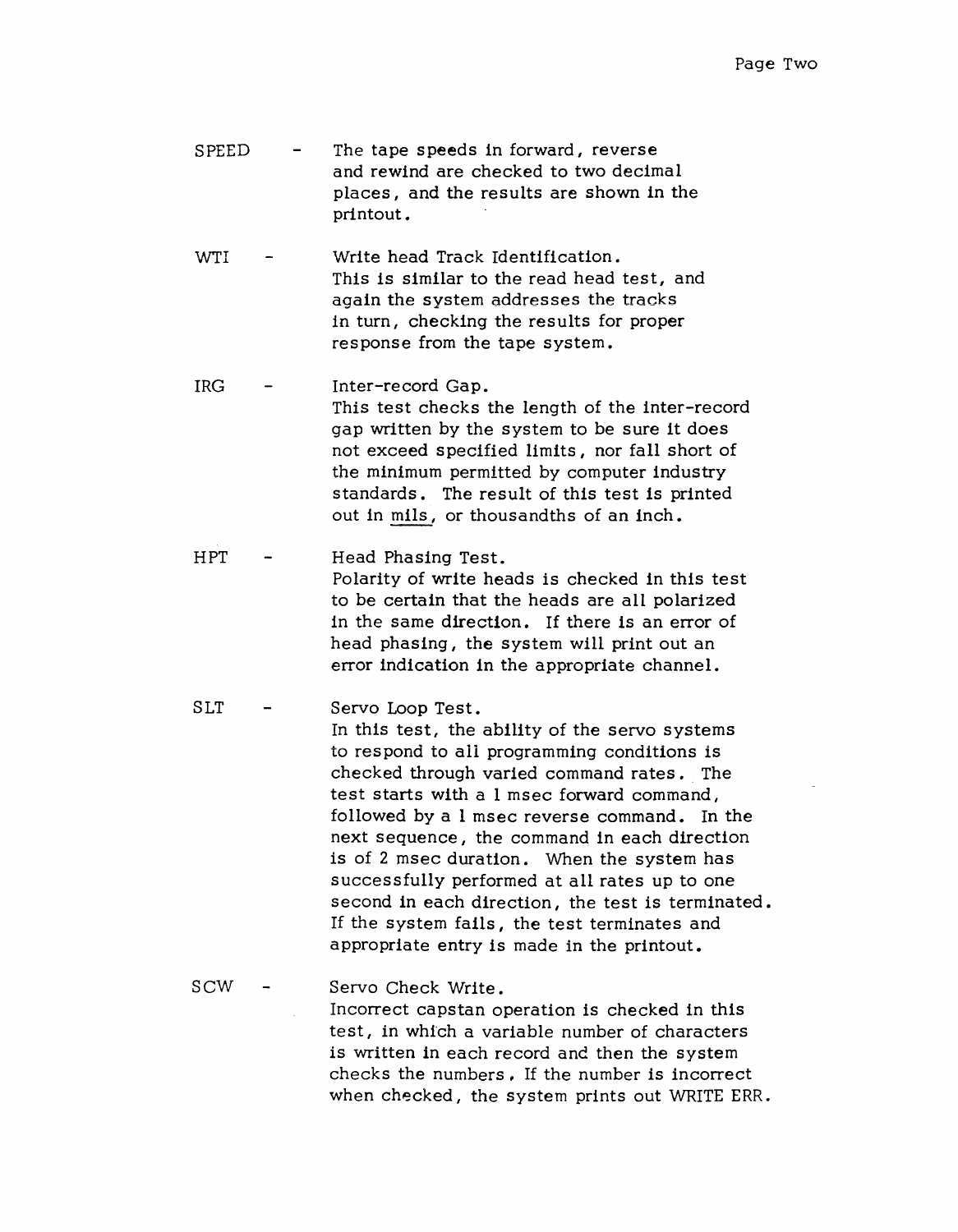| SCR | $\sim$ | Servo Check Read.                       |
|-----|--------|-----------------------------------------|
|     |        | This test is similar to SCW but it is   |
|     |        | performed with a pre-recorded tape. If  |
|     |        | the character count is incorrect a READ |
|     |        | ERR printout is recorded.               |
|     |        |                                         |

IBT Isolated Bit Test.  $\blacksquare$ Data electronics in the tape system are checked in this test. A data pattern having only one flux change in each character is written on the tape and read as it's written.

Setting up this test introduces other characteristics, as may be seen on the printout:

| MODE?-RAW           | Read after write.                                                                                                                                                            |
|---------------------|------------------------------------------------------------------------------------------------------------------------------------------------------------------------------|
| BPI?-0800           | 800 bits per inch; or 200, 556, or<br>1600 bits per inch.                                                                                                                    |
| $CHAR/BLK$ ?-1024   | 1024 characters per block.                                                                                                                                                   |
| $# B L K S ? - 200$ | ź.<br>200 blocks in test.                                                                                                                                                    |
| $INTER ? - 1$       | One iteration of the test is indicated;<br>more iterations may be requested by the<br>test engineer.                                                                         |
| STROBED?-N          | Data is sensed as a transition on a<br>data line at any time. If a $Y$ (yes)<br>input is given data is sensed and stored<br>only at the read clock time.                     |
| ERR REPORT?-Y       | Operator requests error report after each<br>record.                                                                                                                         |
| CYC ON?-N           | Operator declines cycle on any record found<br>in error. If he inserts Y, the system will<br>repeat the block in which the error was<br>found until the operator intervenes. |
| $STOP X ? - Y$      | Operator instructs the system to stop the<br>test after finding X number of errors.                                                                                          |